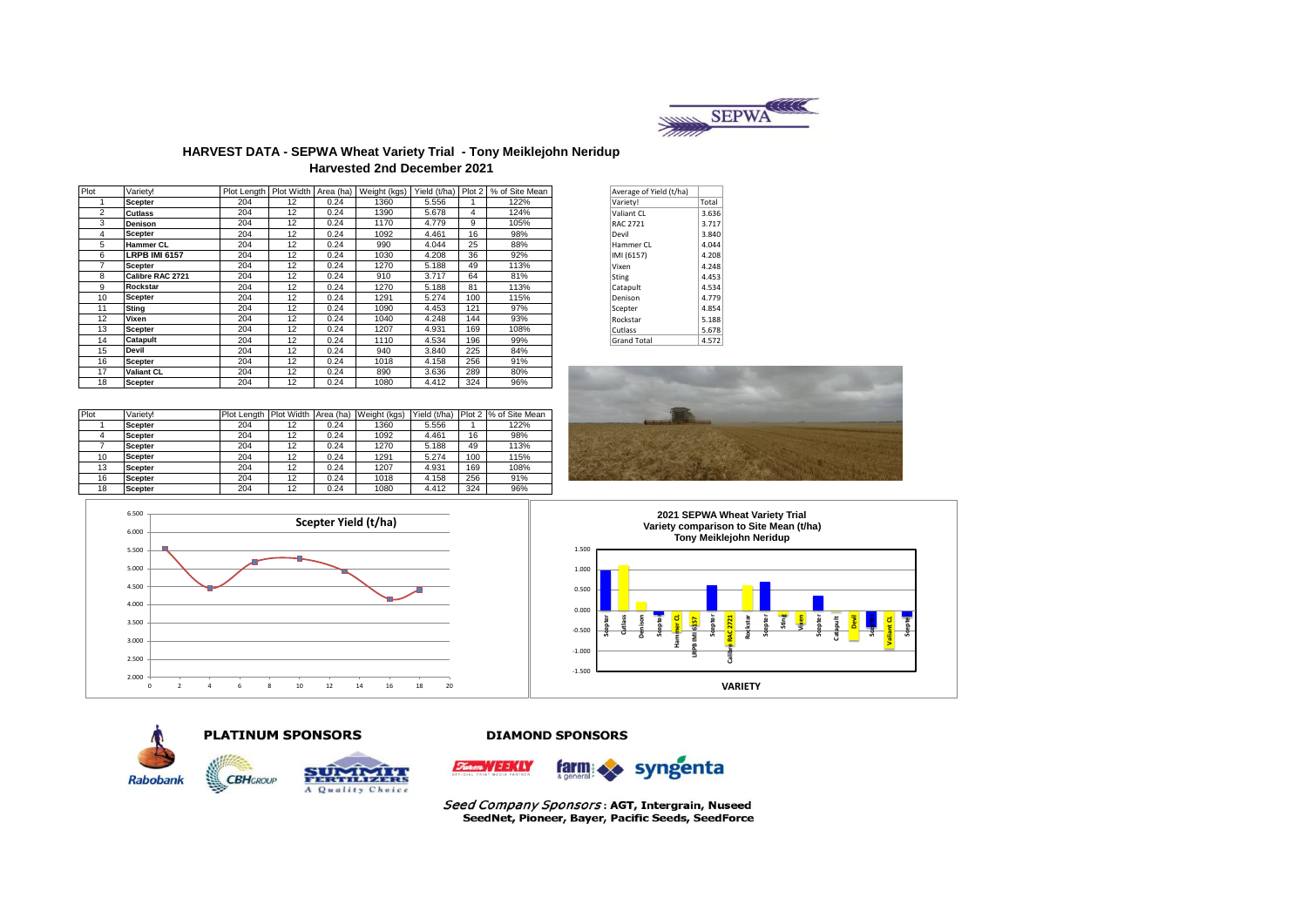



|                |                      | Yield  |                |
|----------------|----------------------|--------|----------------|
| Plot           | Variety!             | (t/ha) | % of Site Mean |
| 1              | Scepter              | 5.556  | 122%           |
| $\overline{c}$ | Cutlass              | 5.678  | 124%           |
| 3              | Denison              | 4.779  | 105%           |
| 4              | Scepter              | 4.461  | 98%            |
| 5              | Hammer CL            | 4.044  | 88%            |
| 6              | <b>LRPB IMI 6157</b> | 4.208  | 92%            |
| 7              | Scepter              | 5.188  | 113%           |
| 8              | Calibre RAC 2721     | 3.717  | 81%            |
| 9              | Rockstar             | 5.188  | 113%           |
| 10             | Scepter              | 5.274  | 115%           |
| 11             | Sting                | 4.453  | 97%            |
| 12             | Vixen                | 4.248  | 93%            |
| 13             | Scepter              | 4.931  | 108%           |
| 14             | Catapult             | 4.534  | 99%            |
| 15             | Devil                | 3.840  | 84%            |
| 16             | Scepter              | 4.158  | 91%            |
| 17             | Valiant CL           | 3.636  | 80%            |
| 18             | Scepter              | 4.412  | 96%            |



**Statistical Analysis** 

**Soil Description:** Sand Over Clay (Duplex) **Site Mean (t/ha)** 4.57 **Date Sown: Probability** 0.222 Tuesday, 18 May 2021

**Date Harvested** Thursday, 2 December 2021 **Least significant difference 5%** 1.225 **Seeding Rate:** 80 kg/ha **80 and 80 kg/ha 80 and 80 kg/ha 80 and 80 kg/ha 80 and 80 kg/ha 80 and 9.3** Thursday, 2 December 2021

**Site Details**

#### **Plot Dimensions**

| Length (m) | Width (m) |      | Area (m2) Conversion Factor |
|------------|-----------|------|-----------------------------|
| 204        | 12        | 0.24 | 4.08                        |

**CBH**GROUP



### **PLATINUM SPONSORS**



## **DIAMOND SPONSORS**





Seed Company Sponsors: AGT, Intergrain, Nuseed SeedNet, Pioneer, Bayer, Pacific Seeds, SeedForce